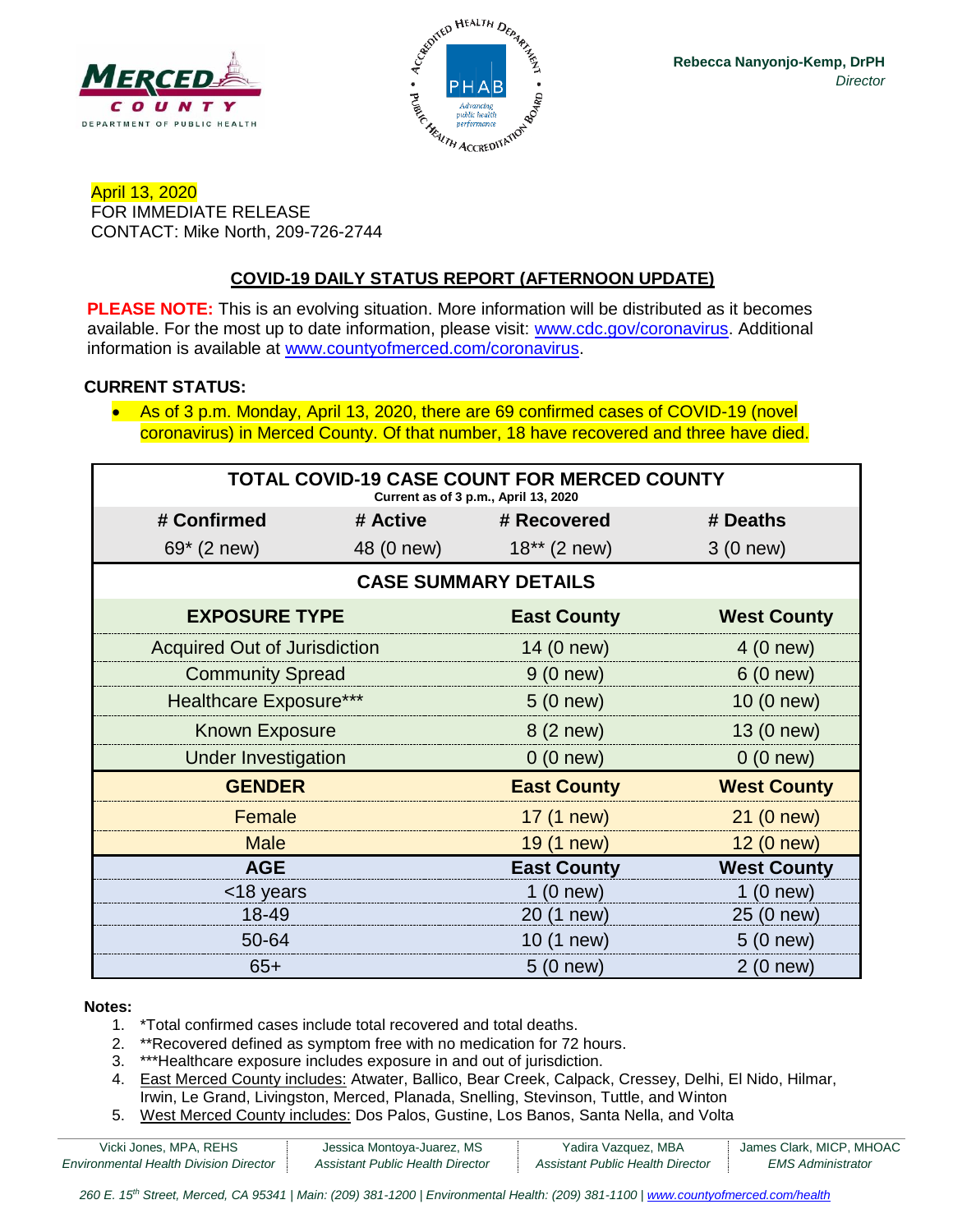• **City-Specific Reporting:** Due to privacy laws, Merced County had not released a cityspecific breakdown of positive cases until today. Due to a relatively low number of positive cases and the size of some of our cities and unincorporated communities, previously releasing those numbers could have been an identifying factor and a breach of patient confidentiality. Furthermore, releasing that type of data could have also created a false sense of security in communities without confirmed cases, leading to greater spread of COVID-19. However, similar to other neighboring counties, Merced County has now reached a high enough case total that patient confidentiality is no longer considered a major risk for communities that have five or more cases. For that reason, beginning today, we will release city and community-specific numbers for those that have five or more cases:



*Note: \*Only communities with five or more cases are reported in this graph.*

- Based on information provided by individuals who test positive, Public Health staff will continue to assess risks of exposure and contact any affected individuals.
- Due to privacy laws, the Public Health Department cannot release identifying information related to positive cases.
- In California, there are 23,625 confirmed cases and 682 deaths.

#### **RECENT ACTIVITIES:**

• Merced County Public Health continues to coordinate with federal, state and local partners to further prepare us for future impacts. This includes working with the California Department of Public Health and the Centers for Disease Control and Prevention to monitor COVID-19.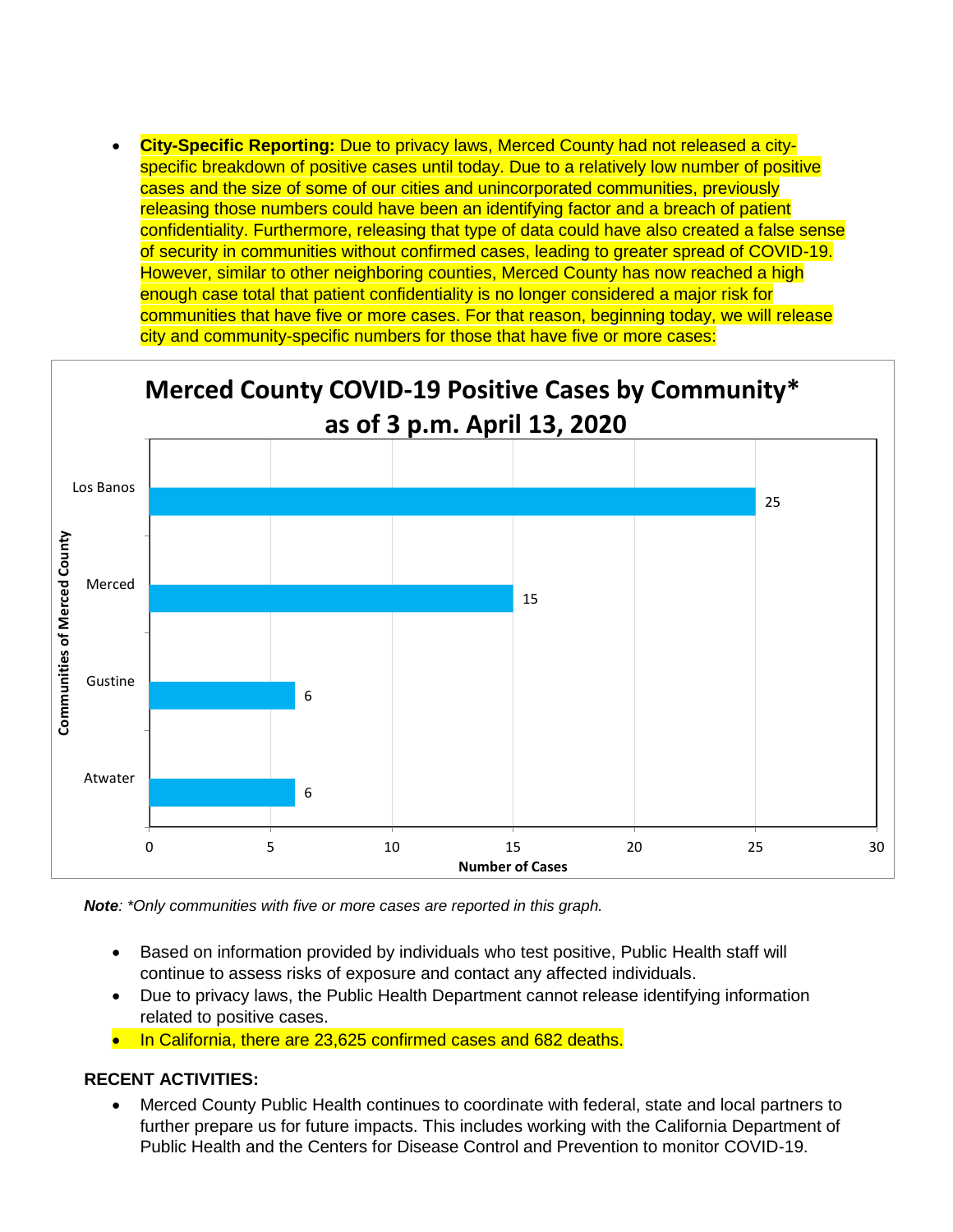- In coordination with the Merced County Office of Emergency Services, daily situational status calls continued this week with local government agencies, schools, and healthcare professionals in our community.
- The Merced County COVID-19 information webpage, [www.countyofmerced.com/coronavirus,](http://www.countyofmerced.com/coronavirus) continues to be updated on a daily basis.
- Save the Date! Merced County will host a "Small Business Resources" webinar from 3 to 4 p.m. Thursday, April 16. Details on how to access/register for the webinar will be included in future updates. The webinar will cover resources currently available to small business owners and non-profit organizations amidst the COVID-19 pandemic.
- The Merced County Office of Emergency Services and Merced County Department of Public Health proclaimed a local and public health emergency March 13 in order to help address the outbreak. The Board of Supervisors ratified those actions during a March 16 special meeting.
- On March 19, Governor Gavin Newsom announced Executive Order N-33-20, asking California residents to stay at home. On March 20, Merced County's Health Officer also issued an Order directing County residents to remain in their places of residence except to perform or receive essential services.
- The Merced County Public Health Department Operations Center was opened Jan. 27, 2020 (78 days) in order to prepare for COVID-19 in and around our community. The Merced County Emergency Operations Center is activated at a Level 1.

# **COVID-19 TESTING UPDATE:**

- Within the public health system, every person who has met CDC criteria for severe disease within Merced County has been tested. Testing has been limited across the state of California, as noted multiple times by state officials as a barrier to response.
- Public Health is actively identifying other methods to enhance testing capability for providers throughout the community and increase testing county-wide. We will continue to be notified should positive tests come through either system (public health or commercial).
- In late March, Merced County opened two "mobile specimen collection sites" for COVID-19 in order to streamline testing capabilities. Initially, there will be two collection days per week, one on the westside of the County, and one on the eastside of the County. Each site will remain open for four hours per day. Additional hours per day and days per week may become more frequent if supply and personnel availability increase.
	- o **PLEASE NOTE**: Use of these mobile specimen collection sites are by appointment only, and you must have a prescription from a physician and prior approval from the Merced County Department of Public Health. If you do not have a provider and have symptoms call 209-381-1180 for a phone consultation. Anyone without prior approval will not be tested. Locations will be provided to clients once appointments are made. Call 209-381-1180 for more information.

## **COVID-19 SYMPTOMS AND PRECAUTIONS:**

- Coronavirus symptoms include: mild to severe respiratory illness, fever, cough and difficulty breathing. If symptoms develop, individuals should stay at home to limit exposure to others.
- Anyone who has had contact with a person with possible COVID-19 infection and has the above symptoms should call his/her local health department/health care provider immediately.
- Do not go to your provider's office without calling ahead. Do not call 911 for suspected COVID-19 unless you are having a medical emergency.
- During the flu season, there are steps you can take to protect your health and the health of those around you:
	- o Wash your hands regularly with soap and water for 20 seconds.